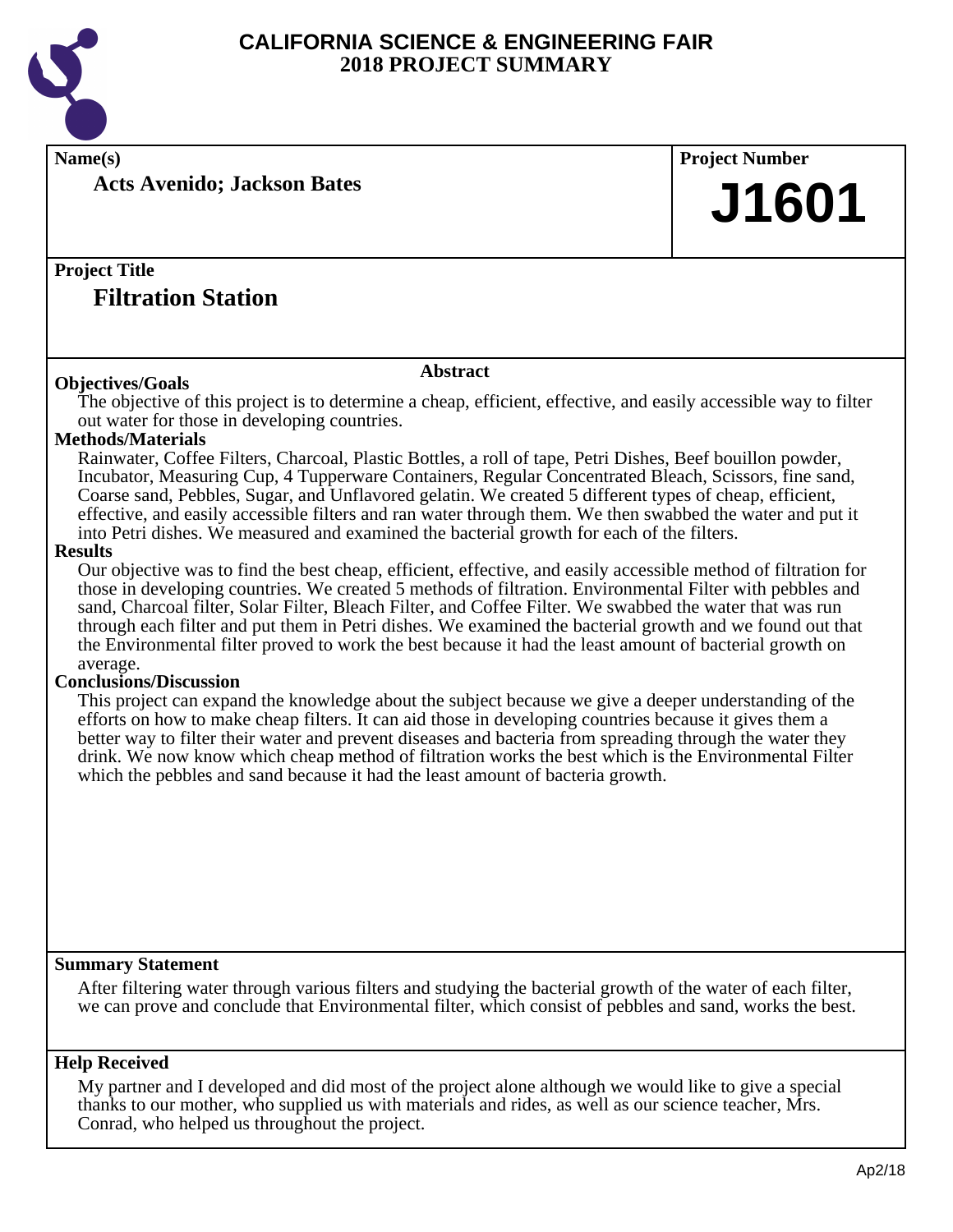

**Name(s) Project Number Project Title Abstract Summary Statement Gregory E. Eiseman Removing Bacteria with Gum J1602 Objectives/Goals** The objective of this study was to see if chewing gum removed bacteria just as well as teeth cleaners did. **Methods/Materials** A doctor, Up & Up 1.5L mouthwash, Filtered water, 2x10 ct. Orbit kosher gum w/ xylitol, 30 ct. Bazooka sugar gum, 4 oz. dixie cups, Cotton swabs, Latex gloves, 28 Petri dishes with nutrient agar, Sharpie, Timer, Incubator, Thermometer **Results** The results from this project showed that mouthwash is the best at removing bacteria from the items tested with a decrease of 56.9%, followed by the sugar-free gum with xylitol with a 37.74% percent decrease, and finally water with a 4.6% decrease. Sugar gum actually increased the amount of bacteria by 21.46%. **Conclusions/Discussion** From the results of this project, you can apply it to different areas of study. The first area would be dentists. They would use it by suggesting to their patients to increase their chewing of sugar-free gum. The second area that would use this information would be the head or owners of sugar-free gum companies. By including on the chewing gum packets that this gum helps clean teeth, it would appeal to the public resulting in an increase in the company's value. My project is about using chewing gums to remove bacteria from subjects mouths.

#### **Help Received**

Since a kid like me is not allowed to take bacteria samples from subjects mouths, my dad helped me, since he is a doctor.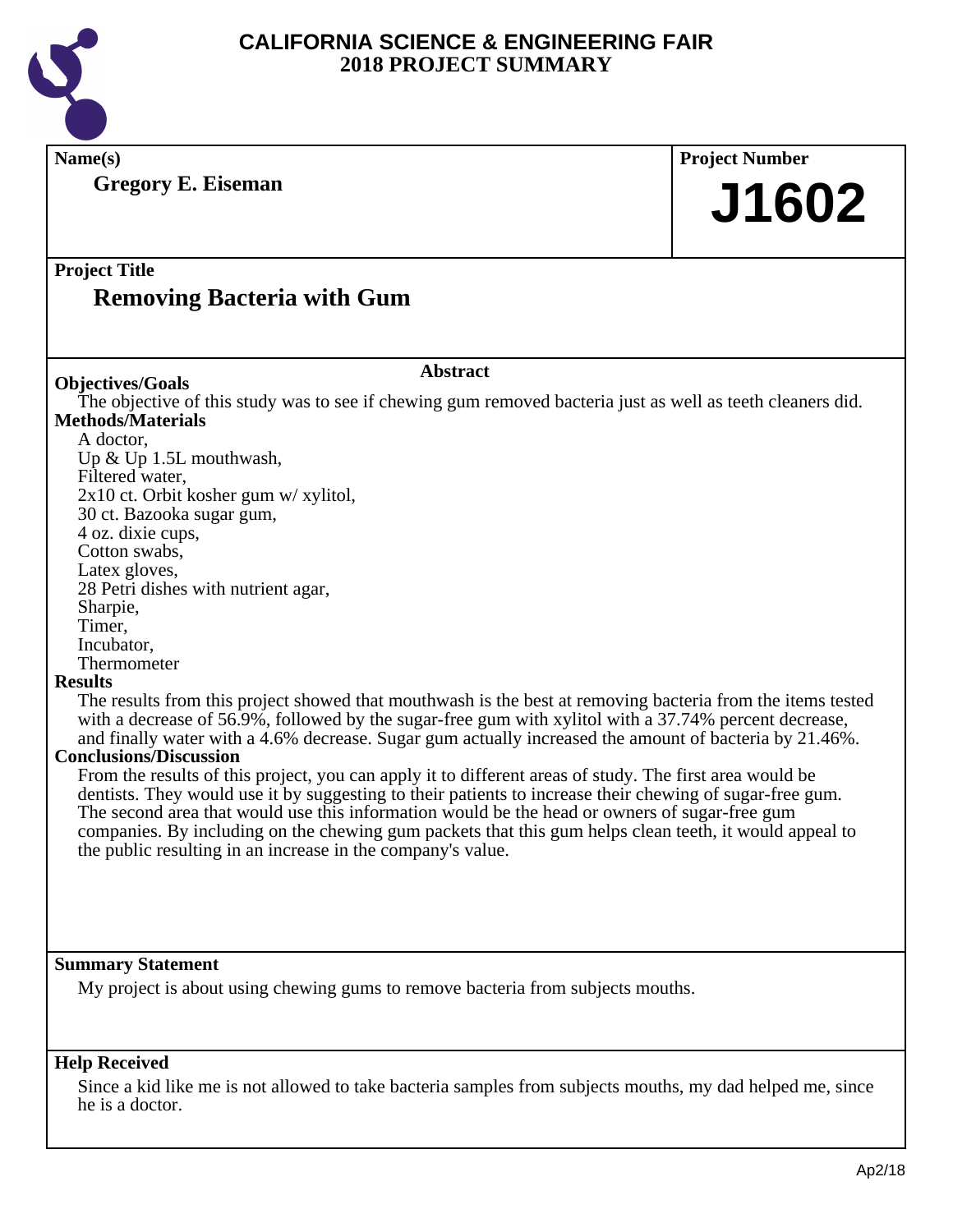

**Ruth Hansard; Riley Stubbs**

**Name(s) Project Number**

## **J1603**

#### **Project Title**

### **Testing the 5 Second Rule: The Safety and Quality of Food Dropped on the Floor**

#### **Abstract**

The objective of this study is to measure bacteria growth on apples dropped on the floor for various time amounts to test the "5 second rule" which says food is safe to eat if it is removed from the floor in less than 5 seconds.

#### **Methods/Materials**

**Objectives/Goals**

Petri dishes, nutrient agar, apple wedges and stopwatch. Tested the taste and amount of bacteria present on apple slices dropped on floor for various amounts of time.

#### **Results**

Apple wedges were dropped on the floor to test the amount of bacteria present after each trial. Various trials were run to determine if the increase in amount of time on the floor corresponds to the increase of bacteria found on the apple. The bacteria growth varied directly with the amount of time spent on the floor, however the taste was unaffected.

#### **Conclusions/Discussion**

An apple slice was dropped on the floor for five seconds. The surface of the apple was swabbed and collected in a petri dish to study the amount of bacteria present. The apple was also tested for taste. Although there was no significant change in taste, the amount of bacteria found on apple's surface increased with the amount of seconds left on the floor.

#### **Summary Statement**

Although the taste did not change, we found the growth of bacteria collected from food dropped on the floor proves the "5 Second Rule" is false.

#### **Help Received**

None, we designed and executed the experiment by ourselves.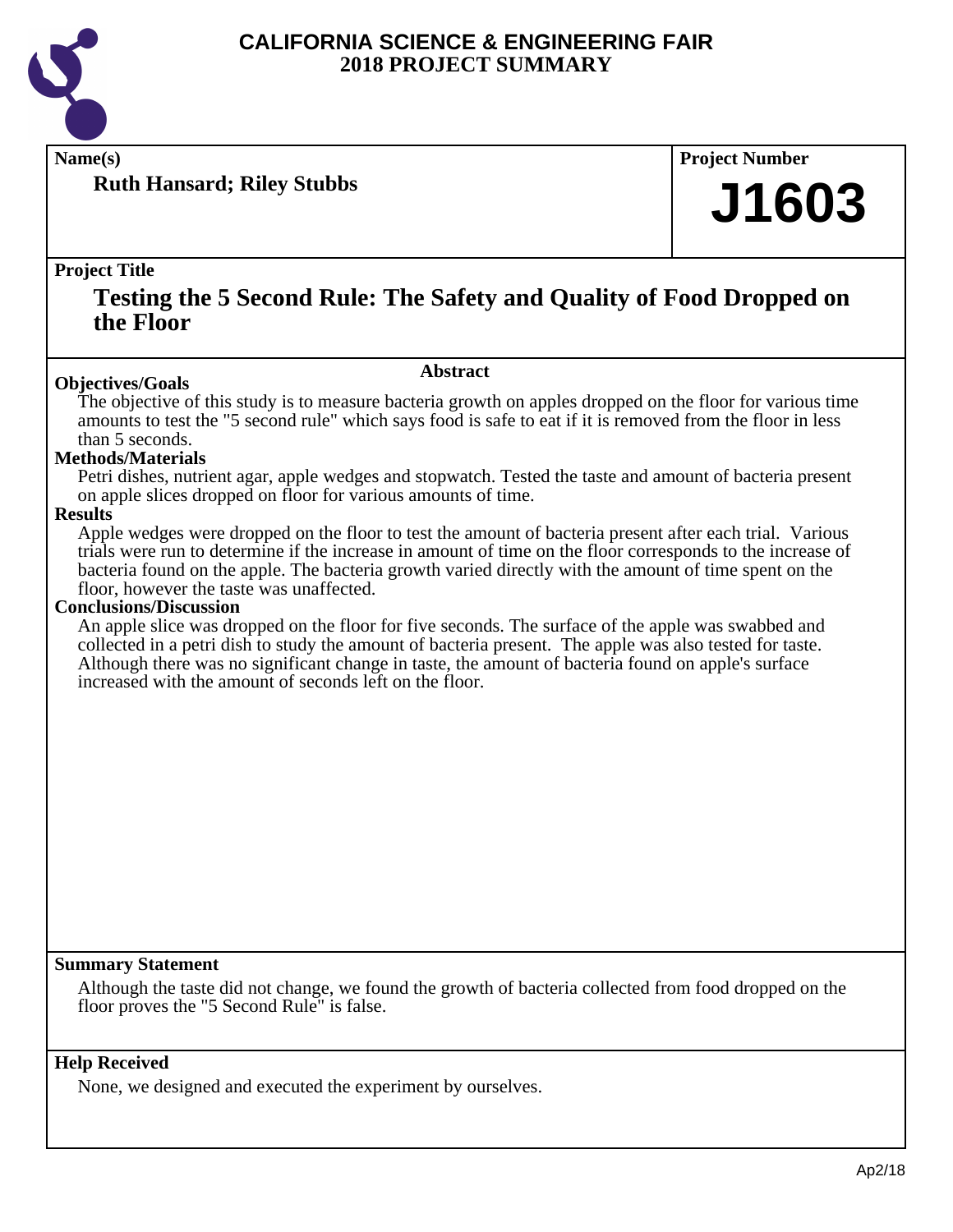

**Marie G. Huitt**

## **Name(s) Project Number J1604**

#### **Project Title**

## **Walnut Crown Gall: The Effect of Removal and Treatment**

#### **Objectives/Goals**

My objective is to determine if I can cure walnut crown gall with a chemical method or by using a natural torch sterilization method without harming the environment and getting my walnut trees back to full production, and healed from any galls growing back.

**Abstract**

#### **Methods/Materials**

During the course of this two-year study, I observed 20 Chandler walnut trees that had been damaged with root and crown galls formed. One half of the trees(10) had galls cut and burned using the natural torching sterilization method, the other (10) trees had chemical Gallex applied. I removed the dirt away from the crown and roots using an air compressor to not harm the trees. I cut galls off with an ax and pruning knife back to the new wood so the bacteria won't spread to new tissue. When trees were free of galls I replaced original soil that had Agrobacterium Tumfaciens with a sterilized peat around the roots and crown.

#### **Results**

After a 2 year study the best results I had were by using the hot propane natural sterilization torch method and by first cutting off all the root and crown galls with an ax and pruning knife, then torching a 2 inch ring past the gall area into the new wood. This sterilized the area so no bacteria spread to the surrounding tissues. I had a 95% success rate with the torch method and 40% using Gallex a bacterial application that produces antibiotics toxic to the pathogen and kills it. I observed galls kept returning where I used Gallex.

#### **Conclusions/Discussion**

In conclusion this experiment after 6 months showed that by using the natural sterilization torch method I had a 95% cure rate, especially if galls were found early and treated. The chemical Gallex was expensive and had to be reapplied many times as the galls kept returning even though I painted and overlapped the chemical so it penetrated into the bark to kill the bacteria. Early detection and treatment had the best success rate. All treatments were done in spring during growing season so the tissues could callus and heal. On average torching method calluses closed 7.5 inches in 6 months, Gallex 4.5 inces in 6 months. I removed contaminated dirt and replaced it with sterilized peat which stopped reinfections. This was a safe, easy, inexpensive and effective method to remove crown gall without putting harmful chemicals into the tree, ground or ground water supply.

#### **Summary Statement**

I tested if natural torch sterilization or chemical method was the most effective way to treat and cure crown galls and get your walnut trees back to full production.

#### **Help Received**

My mother provided the walnut trees and helped me to apply the Gallex and supervise use of the propane torch.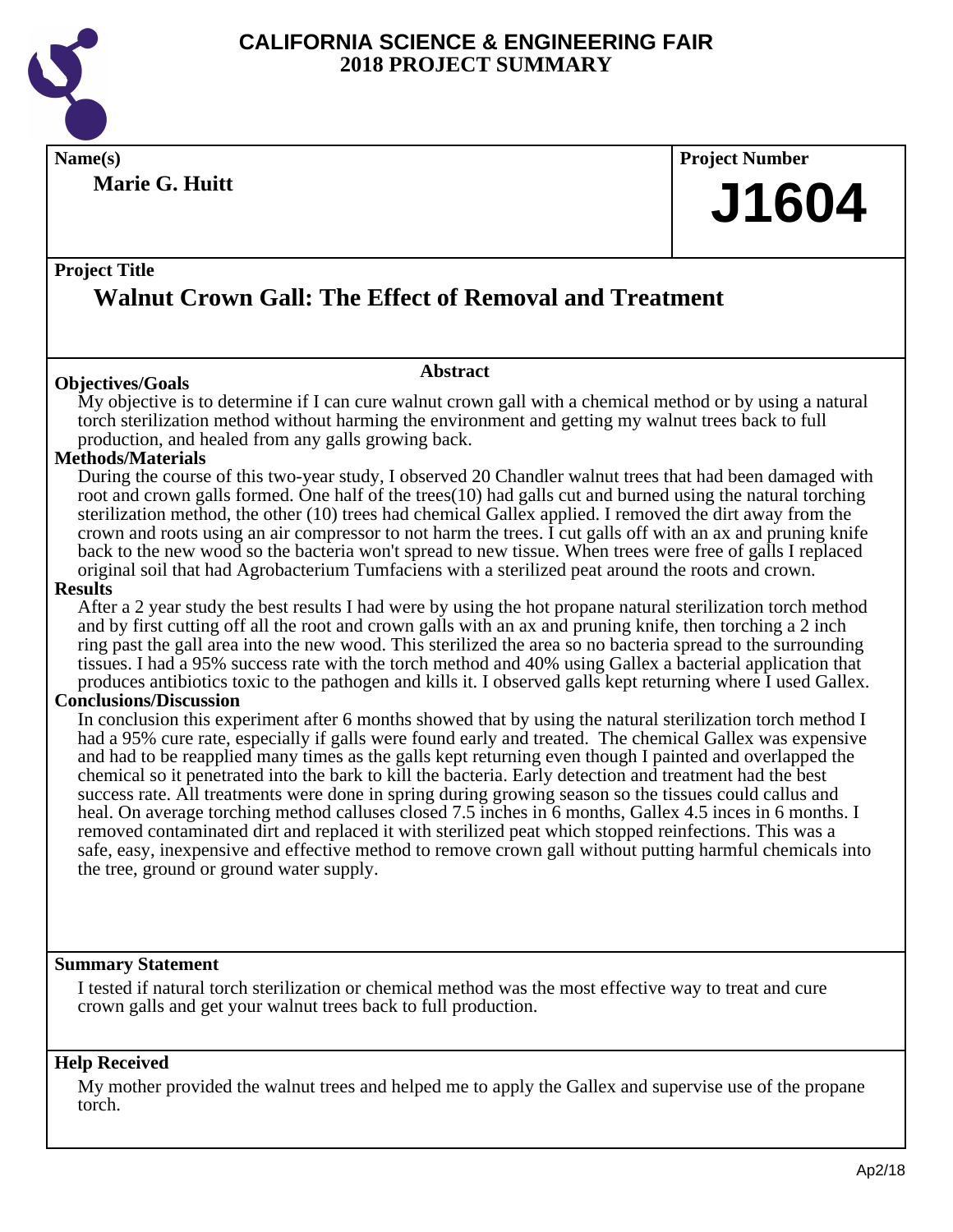

**Jason Khan; Kurrun Sethi**

**Name(s) Project Number**

## **J1605**

#### **Project Title**

## **Determining the Effectiveness of Aloe Vera Gel as a Mold Growth Inhibitor on Various Fruits**

#### **Abstract**

**Objectives/Goals** The purpose of this project is to investigate how different quantities of Aloe vera (A. Barbadensis miller) gel applied on different types of fruits affect the growth of mold on them.

#### **Methods/Materials**

Four different types of fruits, Aloe vera leaves, utensils, trays, camera, spray bottle, blender. Measured mold growth in a moist, dark environment, over time using grid photography, on four different types of fruit coated with various amounts (None, 1.5 tbsp, 3 tbsp) of Aloe vera gel.

#### **Results**

By the end of the testing period, the apples and oranges with no gel showed 1% mold growth while both the 1.5 and the 3 tablespoon fruits had no mold growth . The tomatoes with no gel had an average of 20% mold growth, while the tomatoes with 1.5 and 3 tablespoons of gel showed no mold growth. The strawberries with no gel showed onset of mold growth first, and ended up at at an average of 79% mold growth. The strawberries with 3 tablespoons of gel showed onset of mold growth next and ended up with 100% mold growth, but the strawberries with 1.5 tablespoons of gel showed onset of mold growth last and ended up with an average of 60% mold growth.

#### **Conclusions/Discussion**

The hypothesis was not definitively supported by the results. The data did show that all fruits with no Aloe vera gel began developing mold growth before the same type of fruit with Aloe vera gel applied, so the Aloe vera did appear to inhibit the onset of mold growth. But the amount of Aloe vera gel applied was not inversely proportional to the amount of mold growth. The fruits with 3 tablespoons of Aloe vera gel applied did not consistently show less mold growth than the fruits with 1.5 tablespoons of Aloe vera gel applied.

#### **Summary Statement**

The application of Aloe vera gel to fruits inhibited the onset of mold growth, but the amount of gel applied was not always proportional to mold growth resistance.

#### **Help Received**

We designed, built, and performed the experiments ourselves. Our Math teacher, Pam Durkee, helped us select an appropriate formula for calculating the area of an irregular shape.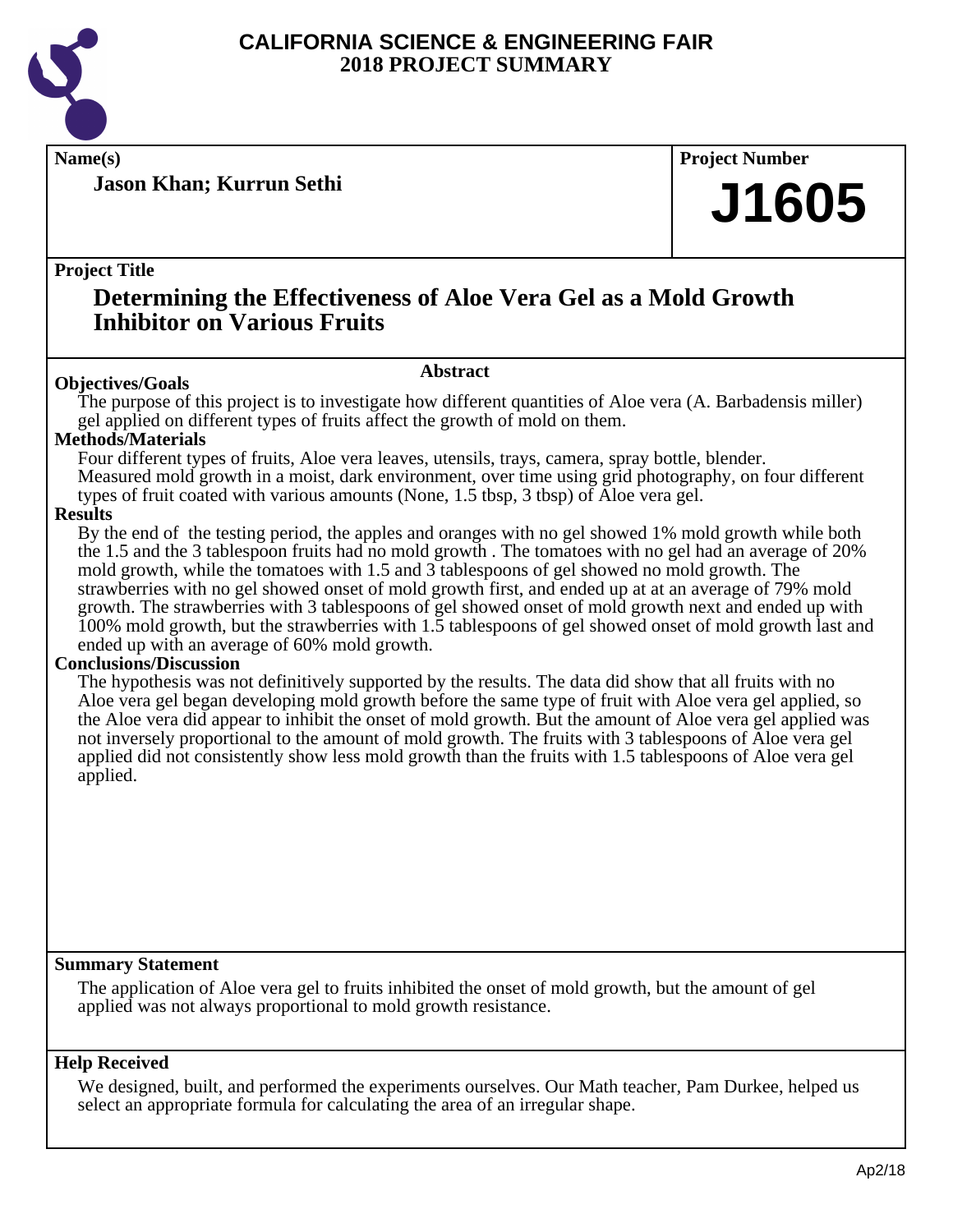

**Name(s) Project Number Lily M. Landeros**

**J1606**

#### **Project Title**

## **How Much Bacteria Is on Your Reusable Bag?**

#### **Objectives/Goals**

The purpose of my project was to discover how much bacteria is growing on new and used reusable plastic grocery bags. What happens if you spill liquids? My hypothesis was that spilled liquids will cause the most bacteria to grow and chicken liquid would cause a lot of bacteria to grow.

**Abstract**

#### **Methods/Materials**

I took 3 new and 3 used plastic grocery bags, applied liquids, let them dry and then stored the bags for 2 days. I then swabbed the bags and grew bacterial samples in agar petri dishes. To measure the bacterial count, I took photographs of each petri dish and used the software ImageJ(Developed by National Institutes of Health) to count the bacterial colonies.

#### **Results**

My hypothesis for my experiment was if different liquids are spilled on bags, more bacteria growth will occur. I thought that the chicken liquid would grow the most bacteria because it is a raw meat and it would develop more colonies. This hypothesis was partially correct. Spilled liquids on both new and used bags caused higher bacterial counts on both new and used bags compared to the control bags. The new bag control had an average bacterial count of 60 units. This indicates that brand new bags have lower bacteria counts to begin with but when liquids are spilled the bacterial count increases. This also partially occurred for used bags. The used bag control had an average bacterial count of 296.67 and upon spilling juice and milk in the used bags, the count increased to 321.00 and 349.33. However for chicken and grape the bacterial count was lower.

#### **Conclusions/Discussion**

I don't believe that my experiment conclusively proved the effects of spilled liquids on bacteria contamination, but in general used bags were dirtier than new bags, and spilling liquids increased the bacteria count. Spilling juices on used grocery bags caused the most bacterial growth. I was surprised the chicken meat liquid did not cause the most bacterial growth. My petri dishes also grew fungi and mold indicating the presence of other foreign contaminants.

#### **Summary Statement**

My project was about measuring bacterial contamination in reusable plastic grocery bags and investigating what liquids would cause the most bacterial growth.

#### **Help Received**

Dr. Belluzzi (Santa Barbara City College) reviewed the agar petri dishes to help determine when maximum bacteria growth had occurred and also explained the difference between bacterial, mold, and fungal growths.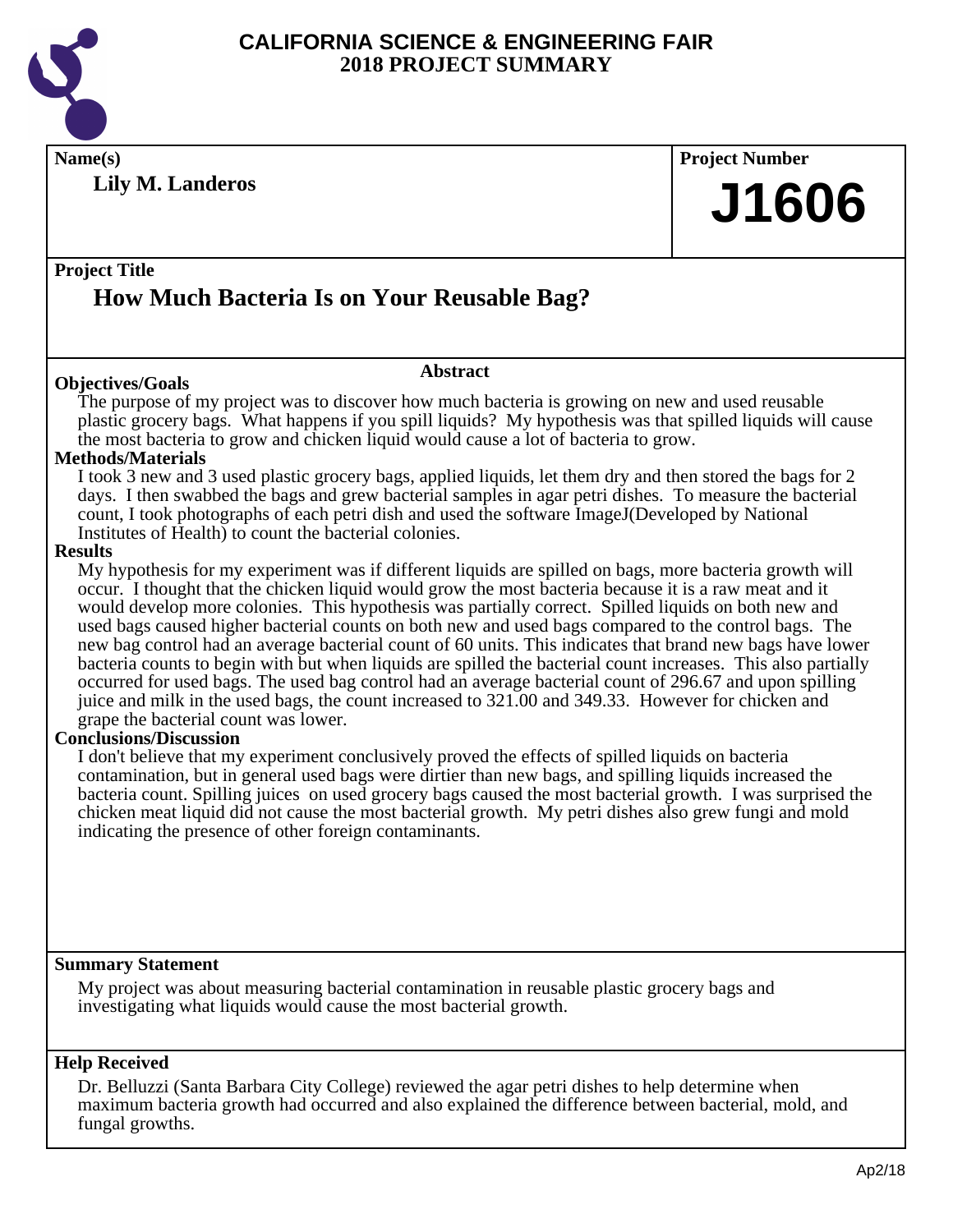

**Maille R. Mansbridge**

**Name(s) Project Number J1607**

#### **Project Title**

## **Bacteria on Turf and Grass Soccer Playing Surfaces**

#### **Objectives/Goals**

**Abstract**

The experiment was to measure which soccer playing surface (artificial turf, grass) cultured the most bacteria in a petri dish containing nutrient agar. It was expected that artificial turf fields would culture more bacteria as they are cleaned less often and the temperature they have is hotter and more suited to bacteria.

#### **Methods/Materials**

Six soccer fields, three grass and three turf, were swabbed and the samples were transferred to a petri dish containing nutrient agar. Each set of grass and artificial turf fields was adjacent and received the same environmental changes. The cultures were placed in an incubator for 48 hours. After 48 hours the cultures were removed, measured, and disposed of properly.

#### **Results**

The grass soccer fields cultured more bacteria in the petri dishes than the artificial turf soccer fields after 48 hours.

#### **Conclusions/Discussion**

The conclusion is that the more nutrients contained in the playing surface the more bacteria the surface will contain. Grass soccer fields contain soil substrate that acts as a source of nutrients to bacteria while turf soccer fields have no soil and therefore less nutrients.

#### **Summary Statement**

I measured the amount of bacteria on turf and grass soccer fields and concluded that grass contains more bacteria than turf.

#### **Help Received**

My seventh grade science teacher Robert Calderon was my mentor and allowed me to use his lab.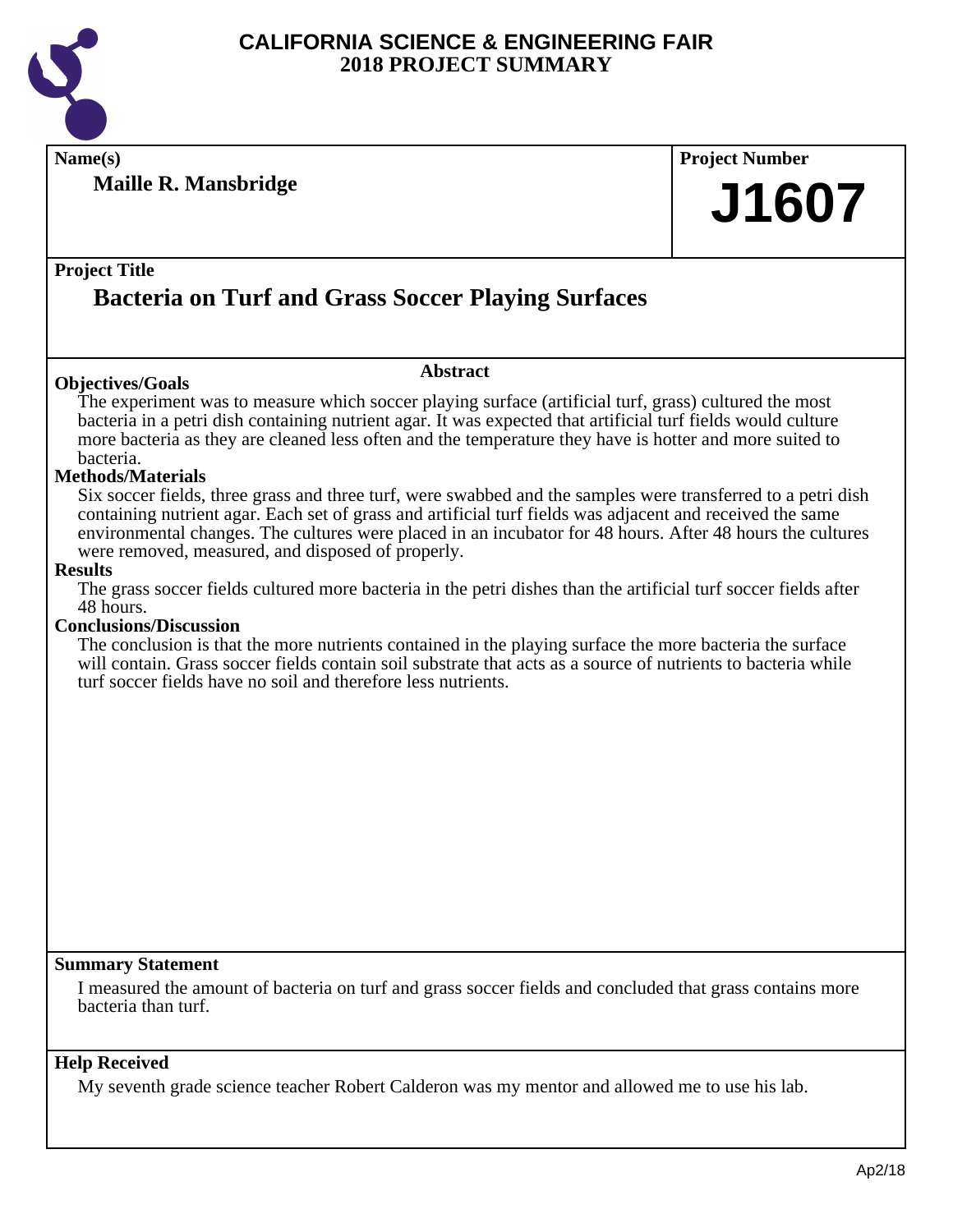

**Lakshmi Menon**

**Name(s) Project Number**

## **J1608**

#### **Project Title**

### **Effects of Ultraviolet Light on Bacteria Mortality: Bacillus subtilis vs. Micrococcus luteus**

#### **Abstract**

**Objectives/Goals** In my experiment, I wanted to test the effects of UVC light on bacteria. I decided to test two non pathogenic strains, known as Bacillus subtilis, and Micrococcus luteus, to see how sensitive each strain of bacteria was to the UVC lamp (254 nanometers light.) Based on my research, I hypothesized that almost all of the Bacillus subtilis colonies would be killed, in 30 seconds, as this bacteria species is quite sensitive to UV light. I believed most of the Micrococcus luteus colonies would be eliminated at an exposure time of 60 seconds.

#### **Methods/Materials**

In my experimental process, I first performed a serial dilution. This step was taken to confirm the tube in which the bacteria grew an amount, that was easily quantifiable. Once the correct dilution for each strain was determined, I pipetted an equal amount of bacteria from each strain into 10 plates for a total of 20 plates. I covered half of each plate and exposed each set of 5 plates under a UV light for different periods of time.

#### **Results**

According to the results, Bacillus subtilis reached a 100% mortality rate after being exposed to the UV light for one minute. The Micrococcus luteus, however, achieved 100% mortality only after seven minutes of exposure.

#### **Conclusions/Discussion**

It appears sensitivity to UVC light may vary greatly between different species of bacteria. Bacillus subtilis and Micrococcus luteus are both Gram positive bacteria yet the ability to tolerate UVC exposure was strikingly diverse. This suggests other bacteria, including pathogens, may require lengthy exposures to UVC light to achieve 100% mortality.

#### **Summary Statement**

In my project, I tested the effects of ultraviolet light on bacteria mortality, and compared the sensitivities of each strain, given the assigned time exposure.

#### **Help Received**

Mrs. Roxanne Hunker, Mrs. Amritha Menon, Thermo Fisher Scientific, and Carolina Biological Supply Company.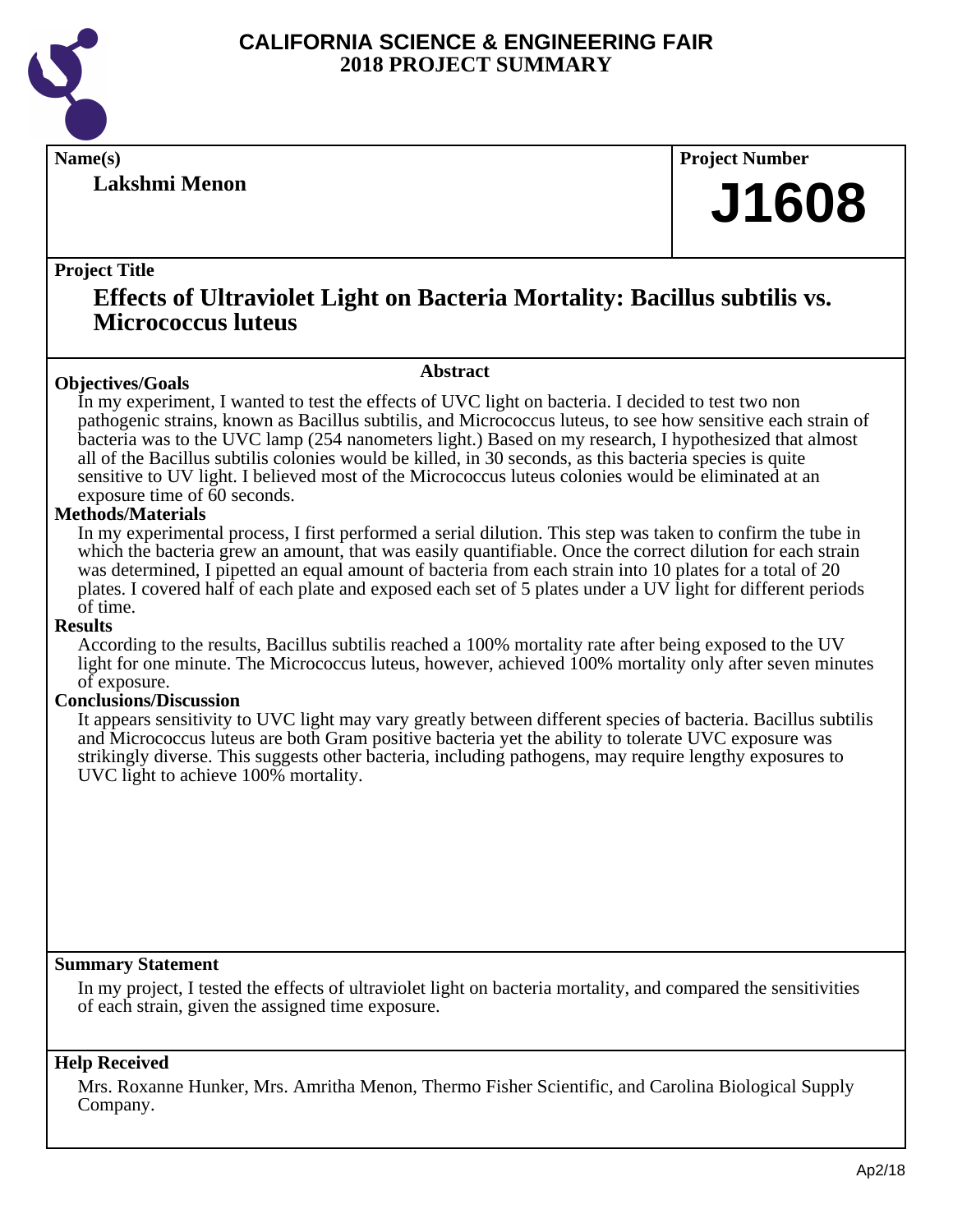

**Name(s) Project Number**

**Jackson T. Moroney**

# **J1609**

#### **Project Title**

## **Fueling the Future: Chlorella Algae and Inexpensive Photobioreactors**

#### **Abstract**

The purpose of my experiment was to see what kind of light supported the most growth of Chlorella algae inside of a homemade, inexpensive photobioreactor.

#### **Methods/Materials**

**Objectives/Goals**

- 1 foot of ¼ inch plastic airline tubing
- Silicone
- 1 liter glass mason jar with lid
- Electronic Scale (Only 1 necessary for project)
- 200 watt fluorescent light bulb (Only 1 is necessary)
- Fine strainer (Only 1 is necessary)
- Drill (Only 1 is necessary)
- -Digital thermometer in degrees fahrenheit
- Hot glue gun (Only 1 is necessary)
- (Building 9 of these)

Although I purchased the materials from a store, I designed and built the photobioreactor myself. I designed and built nine inexpensive photobioreactors and tested three with Chlorella algae under natural sunlight, three under artificial light, and three in complete darkness over a seven day period.

#### **Results**

I found that the natural sunlight supported the most growth of Chlorella algae, more than doubling its population. The artificial light also caused the algae population to grow, however, it was not a significant increase compared to the algae under natural sunlight. The entire algae population in complete darkness almost completely died off. Therefore, natural sunlight supports the most growth of Chlorella algae

#### **Conclusions/Discussion**

I built nine photobioreactors to see what kind of light supported the most growth of Chlorella algae. Repeated trials reveal that natural sunlight supports the most growth of Chlorella algae compared to artificial light and complete darkness.

#### **Summary Statement**

I found that natural sunlight supported the most growth of Chlorella algae in an inexpensive photobioreactor, as opposed to artificial light and complete darkness.

#### **Help Received**

My parents financially supported this project and a family friend, Mr. James Butler, helped me calculate my results. However, I completed the entire project myself.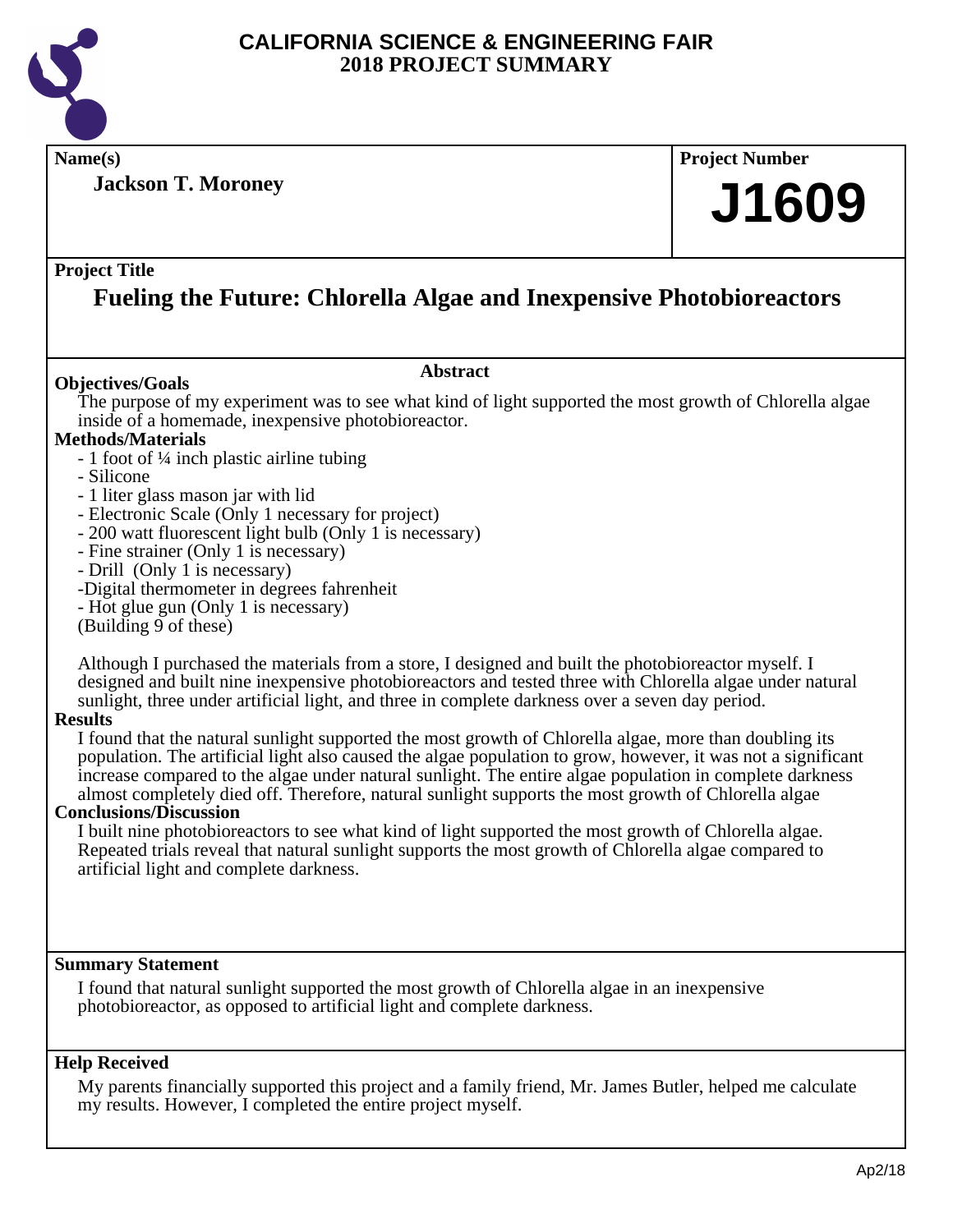

| Name(s)                                                                                                                                                                                                       | <b>Project Number</b> |
|---------------------------------------------------------------------------------------------------------------------------------------------------------------------------------------------------------------|-----------------------|
| Aarya Mukherjee                                                                                                                                                                                               |                       |
|                                                                                                                                                                                                               | J1610                 |
|                                                                                                                                                                                                               |                       |
| <b>Project Title</b>                                                                                                                                                                                          |                       |
| <b>Microbes on Meats</b>                                                                                                                                                                                      |                       |
|                                                                                                                                                                                                               |                       |
| <b>Abstract</b>                                                                                                                                                                                               |                       |
| <b>Objectives/Goals</b><br>To understand the types of bacteria humans are exposed to through consumption of meat purchased from                                                                               |                       |
| grocery stores                                                                                                                                                                                                |                       |
| <b>Methods/Materials</b>                                                                                                                                                                                      |                       |
| Organic and non-organic chicken meat from 3 grocery stores and water as control was cultured using<br>Tryptic Soy Broth (TSB) and Macconkey agar plates. Matrix assisted laser desorption ionization time of  |                       |
| flight (MALDI-TOF) mass spectrometry was used for bacterial identification. Siemens Microscan for                                                                                                             |                       |
| used for antibiotic sensitivity testing                                                                                                                                                                       |                       |
| <b>Results</b>                                                                                                                                                                                                |                       |
| This study tested microbial presence on organic and non-organic chicken meat from 3 grocery stores. All                                                                                                       |                       |
| samples had polymicrobial presence after 24 hrs of growth. There was no significant difference in<br>number, type or amount of bacterial growth between organic and non-organic meat. Similarly, there was    |                       |
| no difference in bacterial antibiotic resistance between organic and non-organic meat. Pre-packaged meat                                                                                                      |                       |
| had less bacterial contamination than butcher meat. In addition, washing meat decreased bacterial growth.                                                                                                     |                       |
| Most bacteria grown were non-pathogenic and are known environmental contaminants, but some bacteria                                                                                                           |                       |
| found are known to cause infections in immunocompromised hosts.<br><b>Conclusions/Discussion</b>                                                                                                              |                       |
| My study shows that all chicken meat samples from grocery stores had microbial presence. No significant                                                                                                       |                       |
| difference in number of bacteria, degree of growth, type of bacteria or bacterial antibiotic resistance was                                                                                                   |                       |
| noted between organic and non-organic meat. Bacteria were mostly environmental contaminants, but                                                                                                              |                       |
| some potential pathogens were also found. Bacteria that FDA monitors- Salmonella, Campylobacter,<br>E.coli were not found in the samples. These findings need to be confirmed by testing multiple samples. In |                       |
| my study, only one bacterium from each meat sample was tested for antibiotic resistance. Testing all                                                                                                          |                       |
| pathogenic bacteria may alter findings on antibiotic resistance patterns.                                                                                                                                     |                       |
|                                                                                                                                                                                                               |                       |
|                                                                                                                                                                                                               |                       |
|                                                                                                                                                                                                               |                       |
|                                                                                                                                                                                                               |                       |
|                                                                                                                                                                                                               |                       |
| <b>Summary Statement</b>                                                                                                                                                                                      |                       |
| What types of bacteria are present on chicken meat from grocery stores, and are they influenced by                                                                                                            |                       |
| antibiotics in chicken feed.                                                                                                                                                                                  |                       |
|                                                                                                                                                                                                               |                       |
| <b>Help Received</b>                                                                                                                                                                                          |                       |
| Phong Pham, CLS, Sr. Supervisor, Microbiology Division, Zuckerberg San Francisco General Hospital<br>was my mentor for the project. He guided me through the whole process. He helped me with inoculating     |                       |

plates, identifying bacteria, using the MALDI TOF machine and the Siemens MicroScan. My Mom,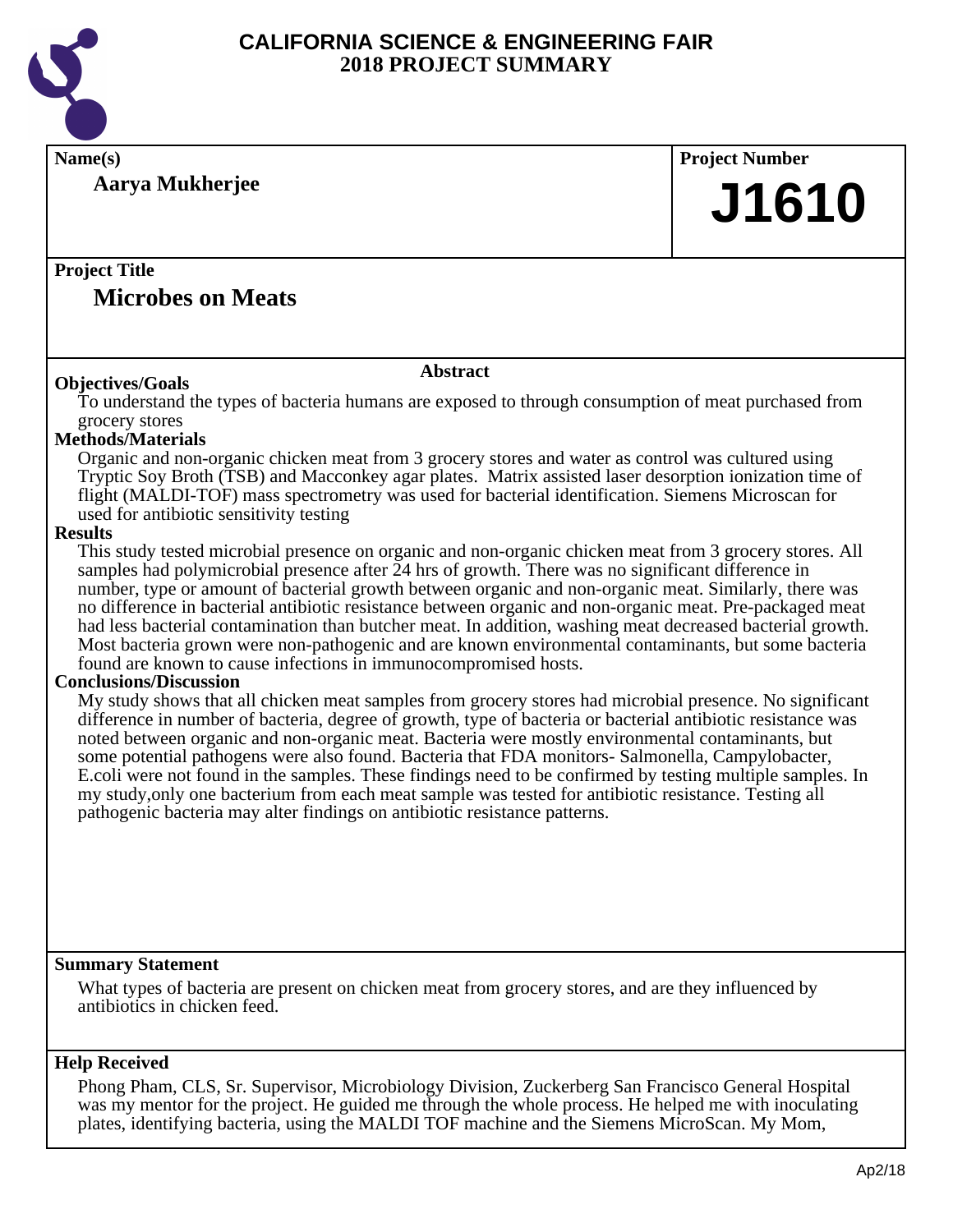

**Themi D. Perera**

**Name(s) Project Number**

## **J1611**

#### **Project Title**

### **The Effects of Anthropogenic Environmental Disturbances on the Soil Microbial Community**

#### **Abstract**

**Objectives/Goals** The effects of carbon dioxide pollution, forest fires, and industrial chemical pollution on soil microbes are likely to be frequent in Southern California. To investigate whether environmental disturbances influence the productivity of microbial communities, we designed an experiment to quantify respiration (carbon dioxide output) as an indication of metabolic productivity and to measure colony forming units (CFUs) in soils from four different locations in Los Angeles, California.

#### **Methods/Materials**

Respiration measurements were executed using a Vernier CO2 gas sensor which was placed in and sealed to an open-bottomed container pushed 1 cm into the soil. Measurements were taken every minute for fifteen minutes from three sites within  $1 \text{ m}^2$  for each location. CFUs were calculated using a dilution series in which soil samples with concentrations of  $10^{\wedge}$ -4,  $10^{\wedge}$ -5,  $10^{\wedge}$ -6, and  $10^{\wedge}$ -7 were cultured and their counts averaged.

#### **Results**

All areas displayed normal atmospheric carbon dioxide levels without significant differences between sites. Colony forming units per ml (CFUs/ml) measured 5.93 X 107, too few to count, 1.78 X 106, and 2.76 X 107, for the professionally managed, burned, desiccated, and agricultural conditions, respectively. The pH measurements of the soils were normal. Spread plates prepared using soil samples from all four sites displayed a wide variety of microbial colony morphologies, colors, and sizes, with fire-affected soils having the least diverse array of colonies.

#### **Conclusions/Discussion**

These data suggest that varying environmental disturbances have little to no effect on soil respiration levels and that professionally managed soils have the highest microbial populations per gram of soil.

#### **Summary Statement**

By measuring the metabolic productivity and diversity of the microbial population in various soils affected by anthropogenic environmental disturbances, I determined that metabolic productivity does not change but diversity varies greatly.

#### **Help Received**

Culturing the samples for calculating colony forming units was performed in the lab of Dr. Gilberto Flores, under the supervision of Tara Mahendrarajah, whom I also consulted with. Equipment was borrowed from Dr. Lawrence McKenna of Framingham State University.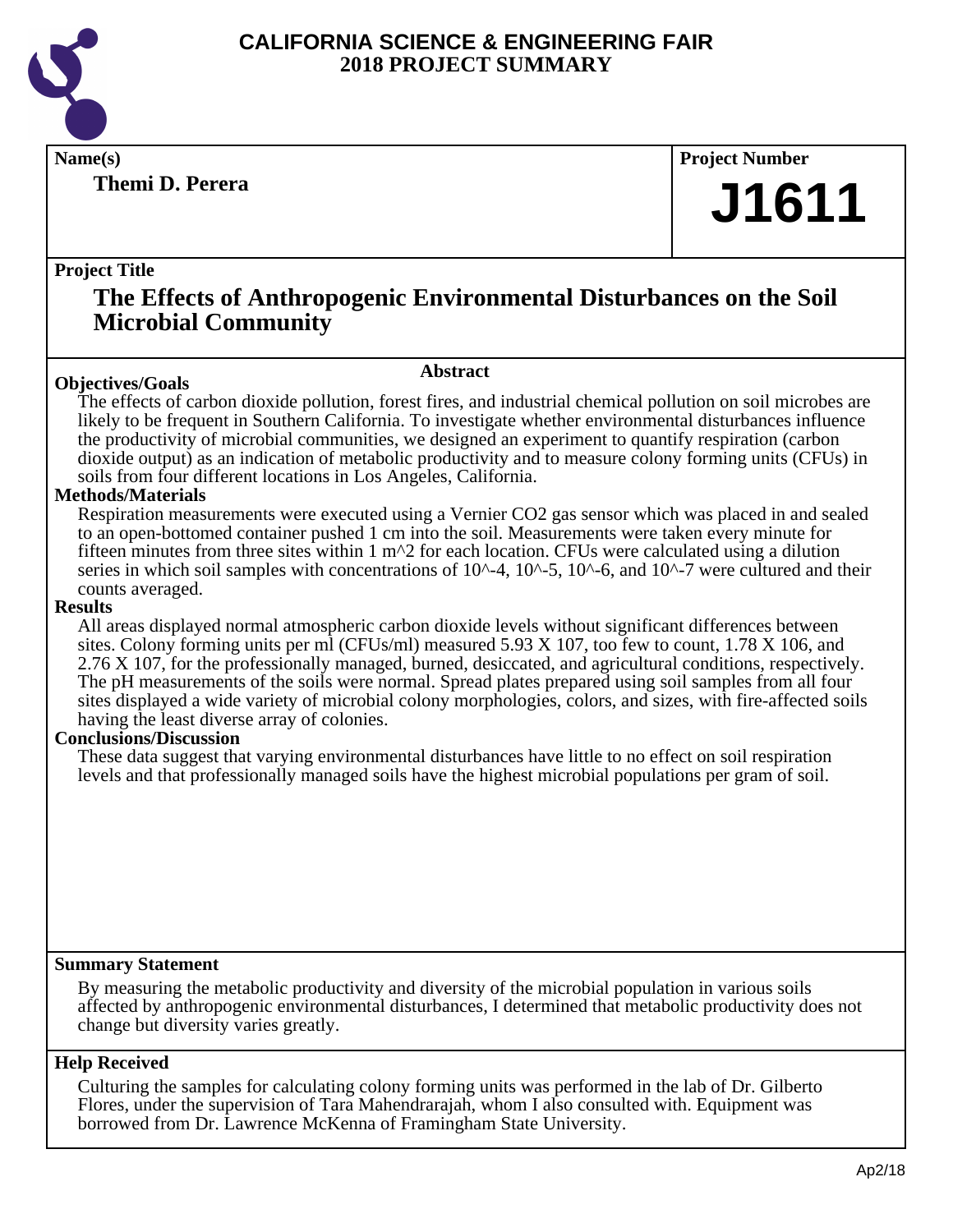

**Ashley Schletewitz**

**Name(s) Project Number**

## **J1612**

#### **Project Title**

### **Determining the Effects of Equisetum hyemale on the Growth Rate of Penicillium italicum**

#### **Abstract**

**Objectives/Goals** The objective of this study is to determine if Equisetum hyemale can inhibit the growth of Penicillium italcium fungi.

#### **Methods/Materials**

Potato agar was mixed with Equisetum hyemale in a sterilized inoculation chamber at different concentrations; then poured into petri dishes. Next, the petri dishes were inoculated with Penicillium italicum and observed for seven days. Fungi colonies were then counted using a stem cell grid.

#### **Results**

The petri dishes containing higher concentrations of Equisetum hyemale were more effective in inhibiting the growth of the pencillium italicum than those of lower concentrations.

#### **Conclusions/Discussion**

Multiple trials revealed that a 13% concentration of Equisetum hyemale was proven to inhibit the growth of Penicillium italicum. These findings are extremely important because they prove a potential for Equisetum hyemale to be used by farmers as a natural organic alternative to the environmentally harmful heavy metals that are currently being used as fungicides.

#### **Summary Statement**

I discovered a natural organic solution to a destructive citrus fungus that could potentially save the agriculture industry millions yearly.

#### **Help Received**

Sanger High Schools AP Biology teacher, Mr. Aalto, showed me how to prepare the solutions and use his inoculation chamber for my testing. I mixed and performed all testing on my own.